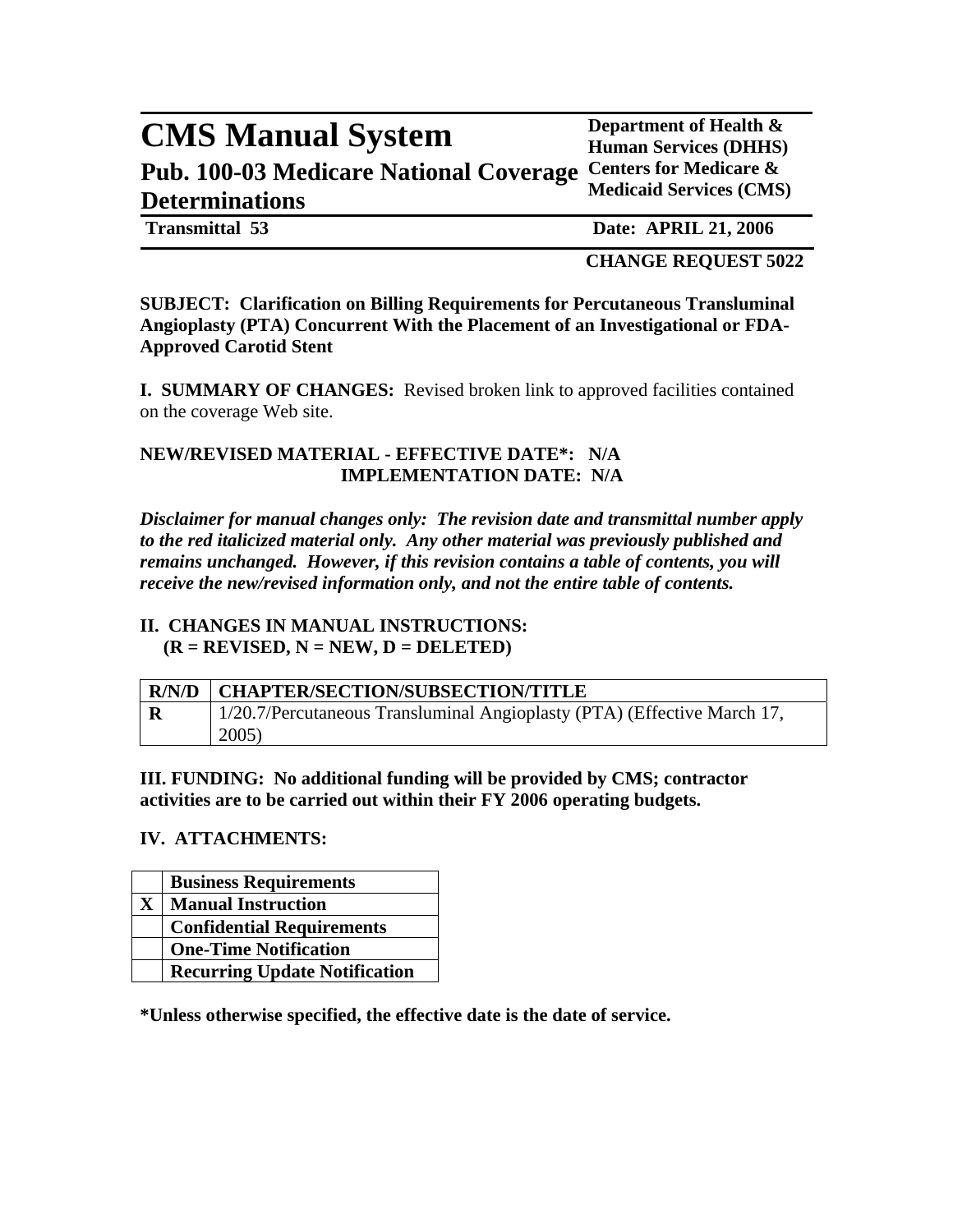## **20.7 - Percutaneous Transluminal Angioplasty (PTA) (Effective March 17, 2005)**

*(Rev. 53, Issued: 04-21-06; Effective/Implementation Date: N/A)* 

## **A. General**

This procedure involves inserting a balloon catheter into a narrow or occluded blood vessel to recanalize and dilate the vessel by inflating the balloon. The objective of PTA is to improve the blood flow through the diseased segment of a vessel so that vessel patency is increased and embolization is decreased. With the development and use of balloon angioplasty for treatment of atherosclerotic and other vascular stenoses, PTA (with and without the placement of a stent) is a widely used technique for dilating lesions of peripheral, renal, and coronary arteries.

## **B. Nationally Covered Indications**

PTA is covered to treat the following indications:

1. Atherosclerotic obstructive lesions:

 o In the lower extremities, i.e., the iliac, femoral, and popliteal arteries, or in the upper extremities, i.e., the innominate, subclavian, axillary, and brachial arteries. The upper extremities do not include head or neck vessels.

 o Of a single coronary artery for patients for whom the likely alternative treatment is coronary bypass surgery and who exhibit the following characteristics:

- Angina refractory to optimal medical management;
- Objective evidence of myocardial ischemia; and
- Lesions amenable to angioplasty.

Of the renal arteries for patients in whom there is an inadequate response to a thorough medical management of symptoms and for whom surgery is the likely alternative. PTA for this group of patients is an alternative to surgery, not simply an addition to medical management.

Of arteriovenous dialysis fistulas and grafts when performed through either a venous or arterial approach.

2. Effective July 1, 2001, Medicare covers PTA of the carotid artery concurrent with carotid stent placement when furnished in accordance with the Food and Drug Administration (FDA)-approved protocols governing Category B Investigational Device Exemption (IDE) clinical trials. PTA of the carotid artery, when provided solely for the purpose of carotid artery dilation concurrent with carotid stent placement, is considered to be a reasonable and necessary service when provided in the context of such a clinical trial.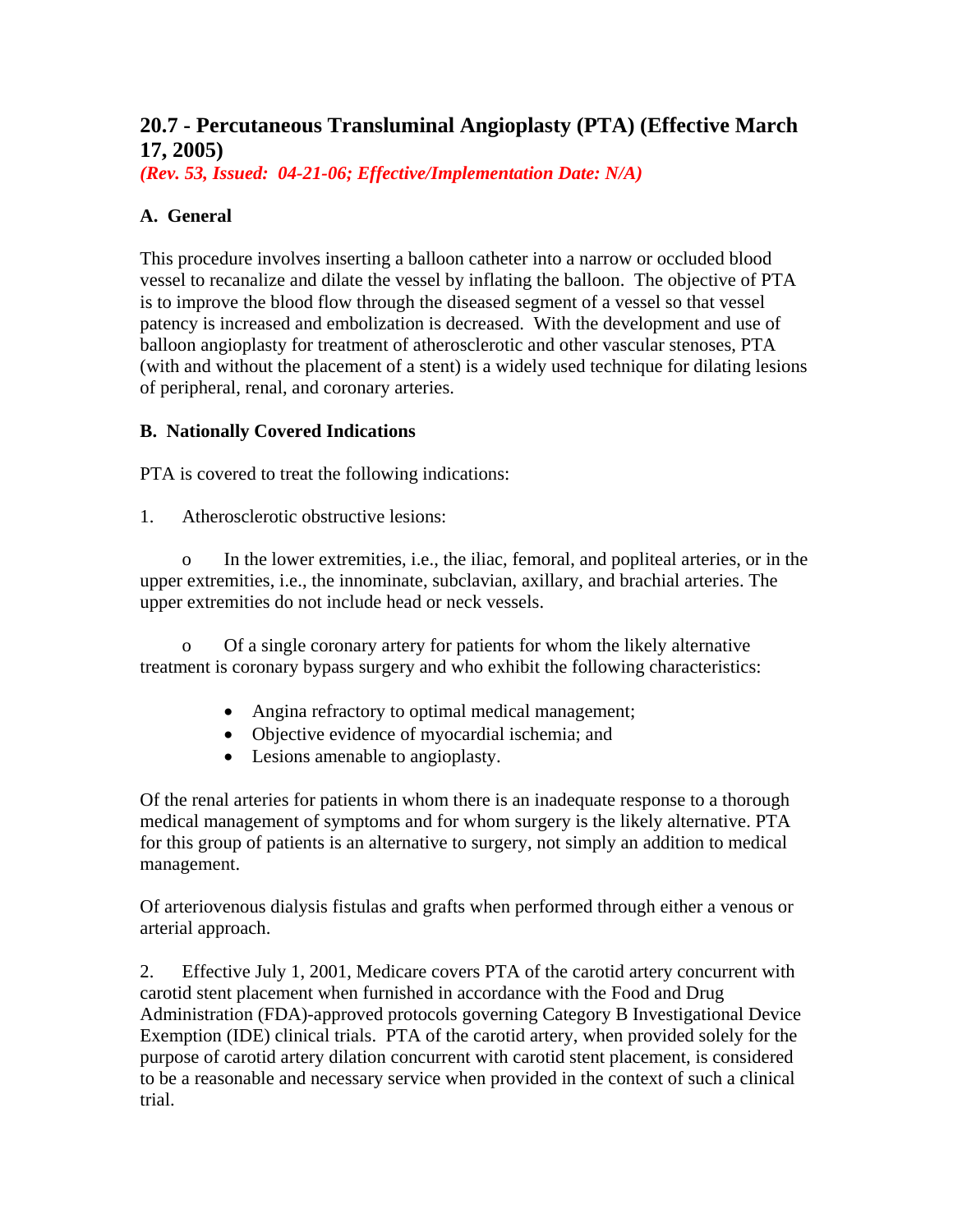3. Effective October 12, 2004, Medicare covers PTA of the carotid artery concurrent with the placement of an FDA-approved carotid stent for an FDA-approved indication when furnished in accordance with FDA-approved protocols governing post-approval studies. CMS determines that coverage of PTA of the carotid artery is reasonable and necessary under these circumstances.

4. Effective March 17, 2005, Medicare covers PTA of the carotid artery concurrent with the placement of an FDA-approved carotid stent with embolic protection for the following:

• Patients who are at high risk for carotid endarterectomy (CEA) and who also have symptomatic carotid artery stenosis  $\geq$  70%. Coverage is limited to procedures performed using FDA-approved carotid artery stenting systems and embolic protection devices;

• Patients who are at high risk for CEA and have symptomatic carotid artery stenosis between 50% and 70%, in accordance with the Category B IDE clinical trials regulation (42 CFR 405.201), as a routine cost under the clinical trials policy (Medicare National Coverage Determinations Manual (NCD), 310.1), or in accordance with the NCD on carotid artery stenting (CAS) post-approval studies (Medicare NCD Manual 20.**7**);

• Patients who are at high risk for CEA and have asymptomatic carotid artery stenosis  $\geq 80\%$ , in accordance with the Category B IDE clinical trials regulation (42 CFR 405.201), as a routine cost under the clinical trials policy (Medicare NCD Manual 310.1), or in accordance with the NCD on CAS post- approval studies (Medicare NCD Manual 20.**7**).

Patients at high risk for CEA are defined as having significant comorbidities and/or anatomic risk factors (i.e., recurrent stenosis and/or previous radical neck dissection), and would be poor candidates for CEA in the opinion of a surgeon.

Significant comorbid conditions include but are not limited to:

- congestive heart failure (CHF) class III/IV;
- left ventricular ejection fraction  $(LVEF) < 30\%$ ;
- unstable angina:
- contralateral carotid occlusion;
- recent myocardial infarction (MI);
- previous CEA with recurrent stenosis ;
- prior radiation treatment to the neck; and

• other conditions that were used to determine patients at high risk for CEA in the prior CAS trials and studies, such as ARCHER, CABERNET, SAPPHIRE, BEACH, and MAVERIC II.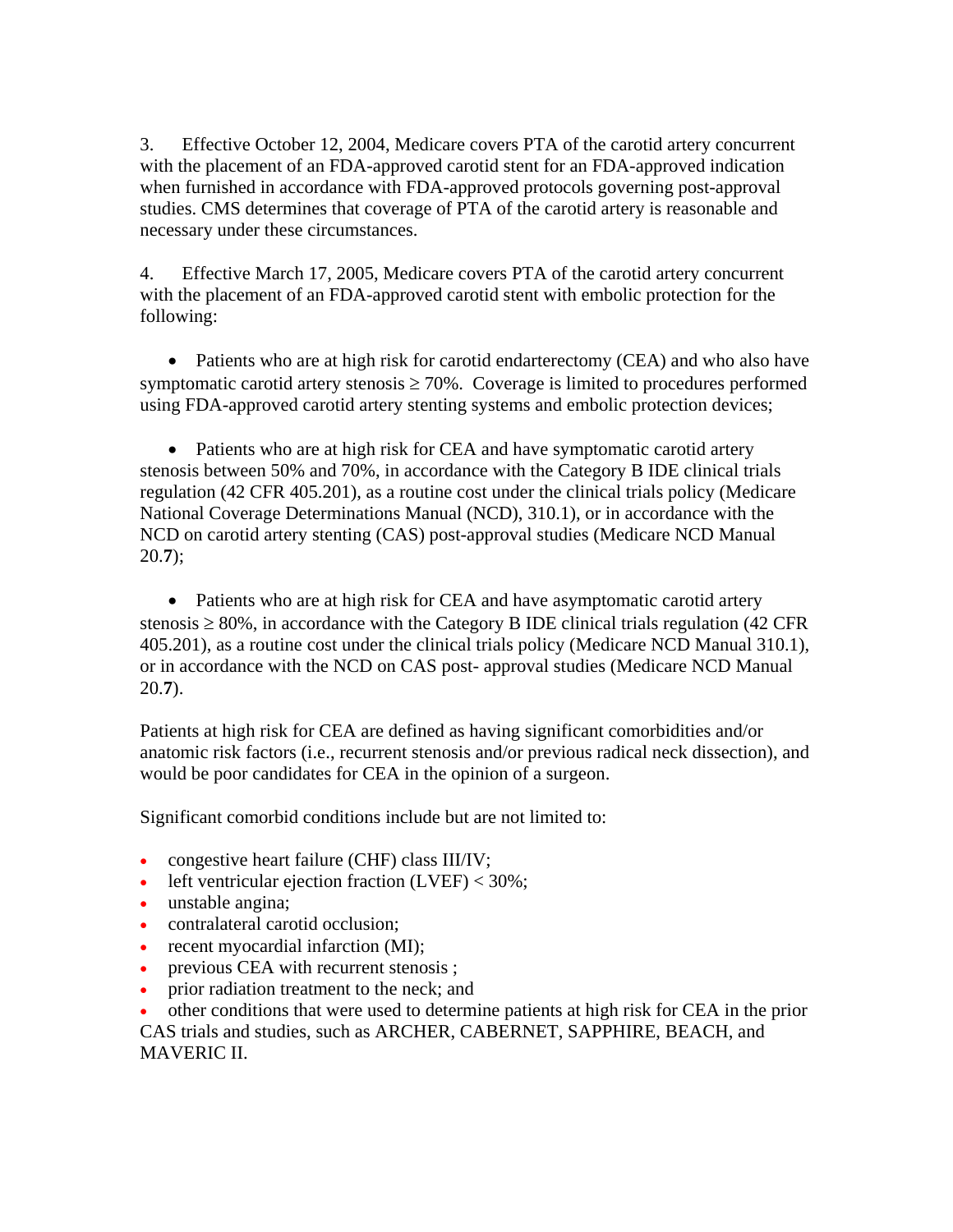Symptoms of carotid artery stenosis include carotid transient ischemic attack (distinct focal neurologic dysfunction persisting less than 24 hours), focal cerebral ischemia producing a nondisabling stroke (modified Rankin scale < 3 with symptoms for 24 **hours**  or more), $\frac{1}{2}$  and transient monocular blindness (amaurosis fugax). Patients who have had a disabling stroke (modified Rankin scale  $>$  3) would be excluded from coverage. The determination that a patient is at high risk for CEA and the patient's symptoms of carotid artery stenosis should be available in the patient medical records prior to performing any procedure.

The degree of carotid artery stenosis should be measured by duplex Doppler ultrasound or carotid artery angiography and recorded in the patient medical records. If the stenosis is measured by ultrasound prior to the procedure, then the degree of stenosis must be confirmed by angiography at the start of the procedure. If the stenosis is determined to be less than 70% by angiography, then CAS should not proceed.

In addition, CMS determines that CAS with embolic protection is reasonable and necessary only if performed in facilities that have been determined to be competent in performing the evaluation, procedure, and follow-up necessary to ensure optimal patient outcomes. Standards to determine competency will include specific physician training standards, facility support requirements, and data collection to evaluate outcomes during a required reevaluation.

The CMS created a list of minimum standards modeled in part on professional society statements on competency. All facilities must at least meet CMS's standards in order to receive coverage for CAS for high risk patients.

• Facilities must have necessary imaging equipment, device inventory, staffing, and infrastructure to support a dedicated carotid stent program. Specifically, high-quality Xray imaging equipment is a critical component of any carotid interventional suite, such as high resolution digital imaging systems with the capability of subtraction, magnification, road mapping, and orthogonal angulation.

• Advanced physiologic monitoring must be available in the interventional suite. This includes real time and archived physiologic, hemodynamic, and cardiac rhythm monitoring equipment, as well as support staff who are capable of interpreting the findings and responding appropriately.

• Emergency management equipment and systems must be readily available in the interventional suite such as resuscitation equipment, a defibrillator, vasoactive and antiarrhythmic drugs, endotracheal intubation capability, and anesthesia support.

• Each institution should have a clearly delineated program for granting carotid stent privileges and for monitoring the quality of the individual interventionalists and the program as a whole. The oversight committee for this program should be empowered to identify the minimum case volume for an operator to maintain privileges, as well as the (risk-adjusted) threshold for complications that the institution will allow before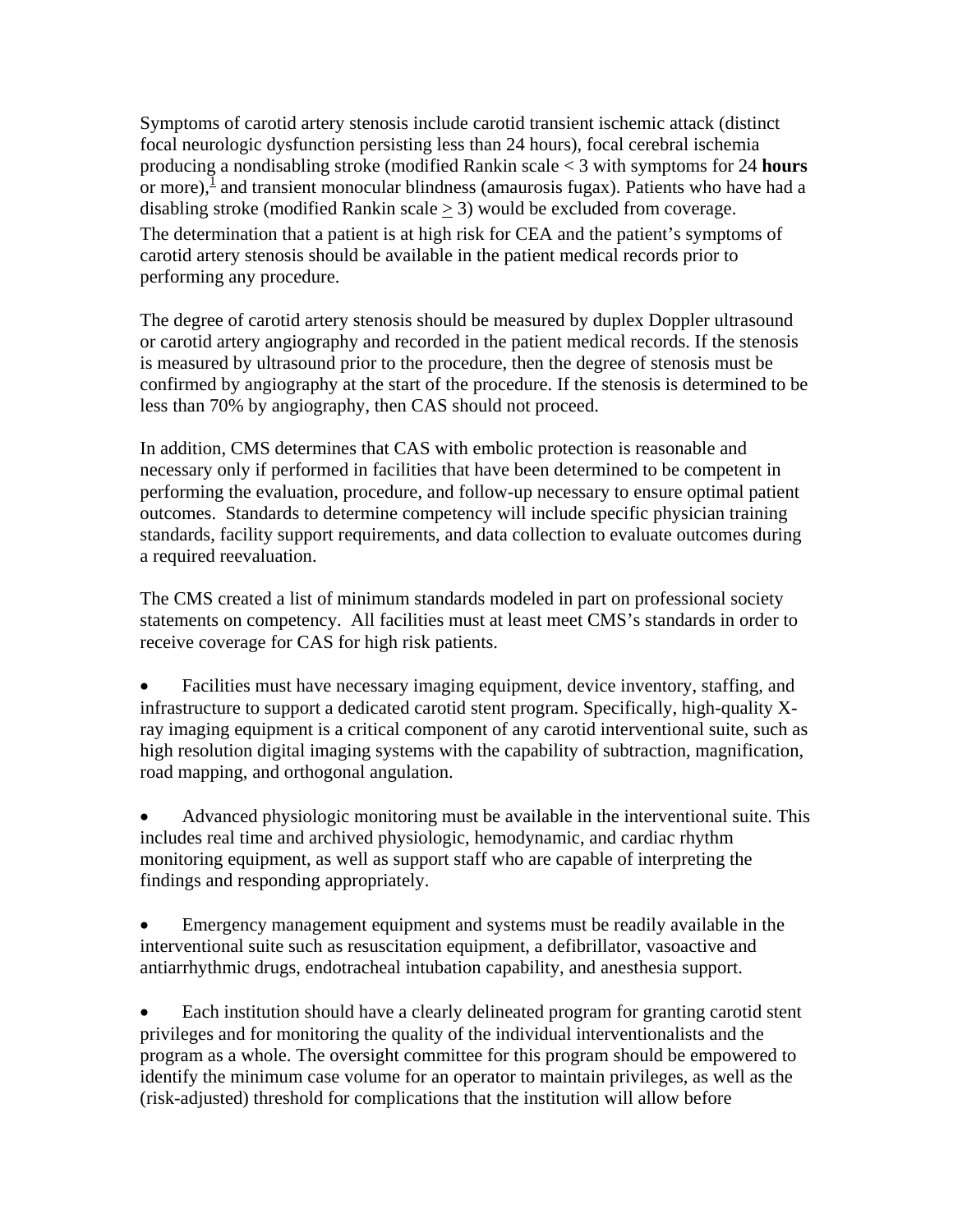suspending privileges or instituting measures for remediation. Committees are encouraged to apply published standards from national specialty societies recognized by the American Board of Medical Specialties to determine appropriate physician qualifications. Examples of standards and clinical competence guidelines include those published in the December 2004 edition of the American Journal of Neuroradiology, and those published in the August 18, 2004, Journal of the American College of Cardiology.

• To continue to receive Medicare payment for CAS under this decision, the facility or a contractor to the facility must collect data on all CAS procedures done at that particular facility. This data must be analyzed routinely to ensure patient safety, and will also be used in the process of re-credentialing the facility. This data must be made available to CMS upon request. The interval for data analysis will be determined by the facility but should not be less frequent than every 6 months.

Since there currently is no recognized entity that evaluates CAS facilities, CMS established a mechanism for evaluating facilities. Facilities must provide written documentation to CMS that the facility meets one of the following:

 1. The facility was an FDA-approved site that enrolled patients in prior CAS IDE trials, such as SAPPHIRE, and ARCHER;

 2. The facility is an FDA-approved site that is participating and enrolling patients in ongoing CAS IDE trials, such as CREST;

 3. The facility is an FDA-approved site for one or more FDA post-approval studies; or,

 4. The facility has provided a written affidavit to CMS attesting that the facility has met the minimum facility standards. This should be sent to:

Director, Coverage and Analysis Group 7500 Security Boulevard, Mailstop C1-09-06 Baltimore, MD 21244.

The letter must include the following information: Facility's name and complete address; Facility's Medicare provider number; Point-of-contact for questions with telephone number; Mechanism of data collection of CAS procedures; and, Signature of a senior facility administrative official.

A list of approved facilities will be made available and viewable at <http://www.cms.hhs.gov/MedicareApprovedFacilitie/CASF/list.asp>. In addition, CMS will publish a list of approved facilities in the Federal Register. A new affidavit is required every two years to ensure that facilities maintain high standards.

#### **C. Nationally Noncovered Indications**